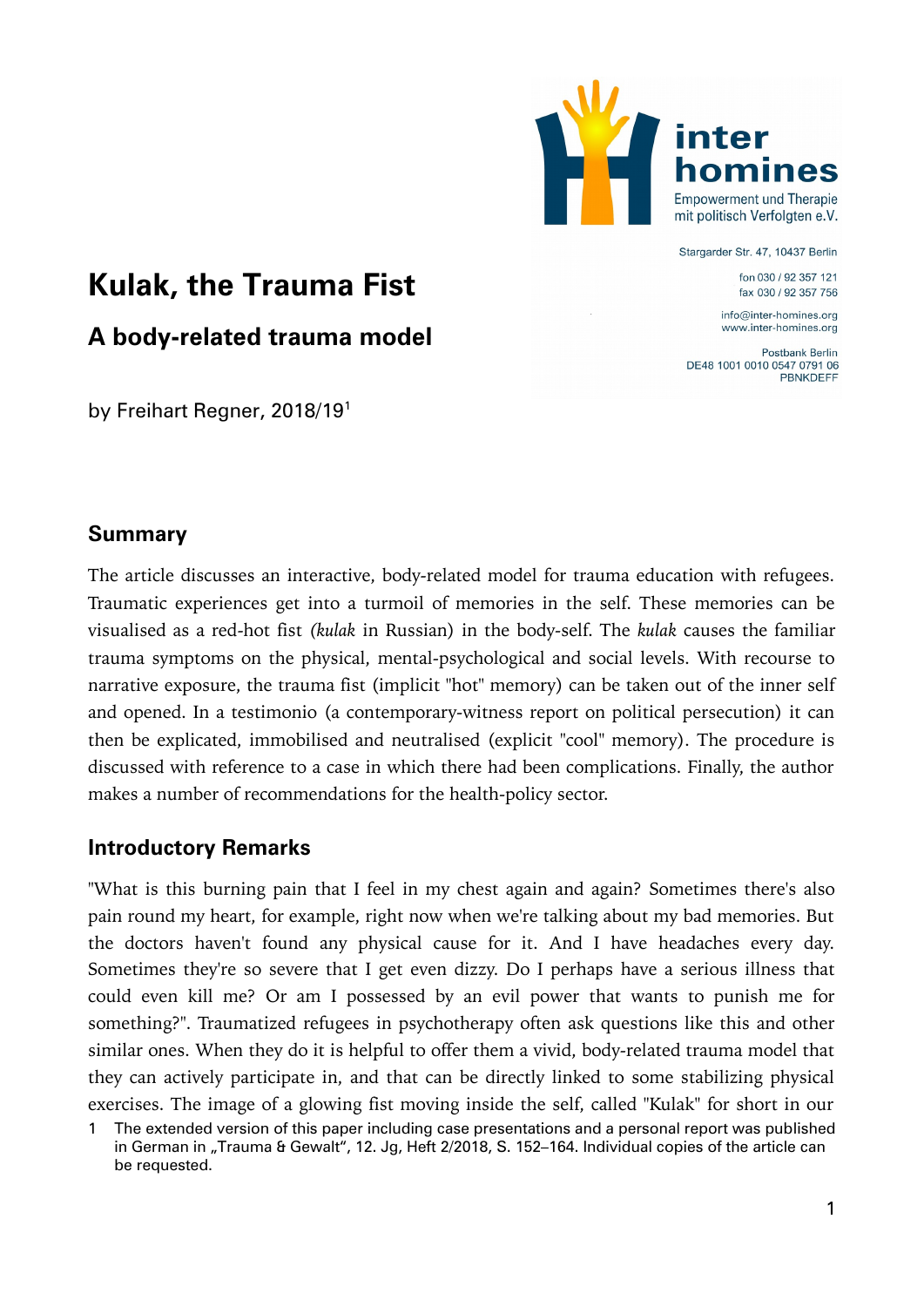institution, has proved to be useful because the Russian word for fist is so aptly onomatopoeic, and we see many Russian-speaking clients from the Caucasus at our centre. In an earlier article (Regner, 2016), I described the method of narrative exposure (Neuner et al., 2009) that we use within the broader framework of an integrative-behavioural concept of *therapeutic scales* as a *psychological operation.* This is comparable to a surgical procedure by which "capsules of traumatic memory" (implicit "hot" memory) are lifted out of the interior of the self, opened and externalized (transformed into explicit "cool" memory, by means of a *testimony* (Cienfuegos & Monelli, 1983), i.e. a witness statement on experiences of political persecution). $^{2}$  $^{2}$  $^{2}$  In a later article I showed how the psychosurgical intervention can be posttreated with *the body ritual of trauma neutralization* (Regner, 2017). In what follows I shall describe how an explanation of the narrative exposure procedure can be provided as *trauma education,* firstly in order to convey a certain general personal control over the traumatic symptoms, secondly to create a therapeutic frame for the avoidance behaviour that is regularly associated with severely stressful experiences and to explain to clients why such a "psychological operation" is necessary.

### **The origin and dynamics of the Kulak**

The explanation of the trauma model begins with the therapist making a backward and forward oscillating movement of the hand in front of the forehead (see Fig. 1), giving the everyday example of shopping in a supermarket. We stand in front of the bread shelf, take out a certain type of bread and place it in the shopping trolley. This provides information that is taken in by the brain and then compared with the shopping list. The bread to be bought is ticked off, i.e. information processing takes place. Then we



might go to the cheese counter and obtain some new information, which is again compared with the shopping list, and so on. This leads to a "flow equilibrium" between information and information processing, experience and experience processing, as represented by the movement of the hand, until all purchases have been made. In Piaget's cognitive developmental psychology one can also speak of a "flow equilibrium" between *assimilation* (integration of information into existing schemata) and *accommodation* (formation of new schemata containing new information), a process commonly referred to as *learning.*

<span id="page-1-0"></span><sup>2</sup> The image of a "psychosurgical operation" may seem somewhat drastic at first, but it corresponds to the severity and drastic nature of what the clients have experienced and survived, and is generally very well understood and accepted by them. It also makes it clear that therapy consists of more than simply "talking about problems empathically and supporting them psychosocially", but that these problems are actually treated effectively, which noticeably increases the clients' respect for the procedure.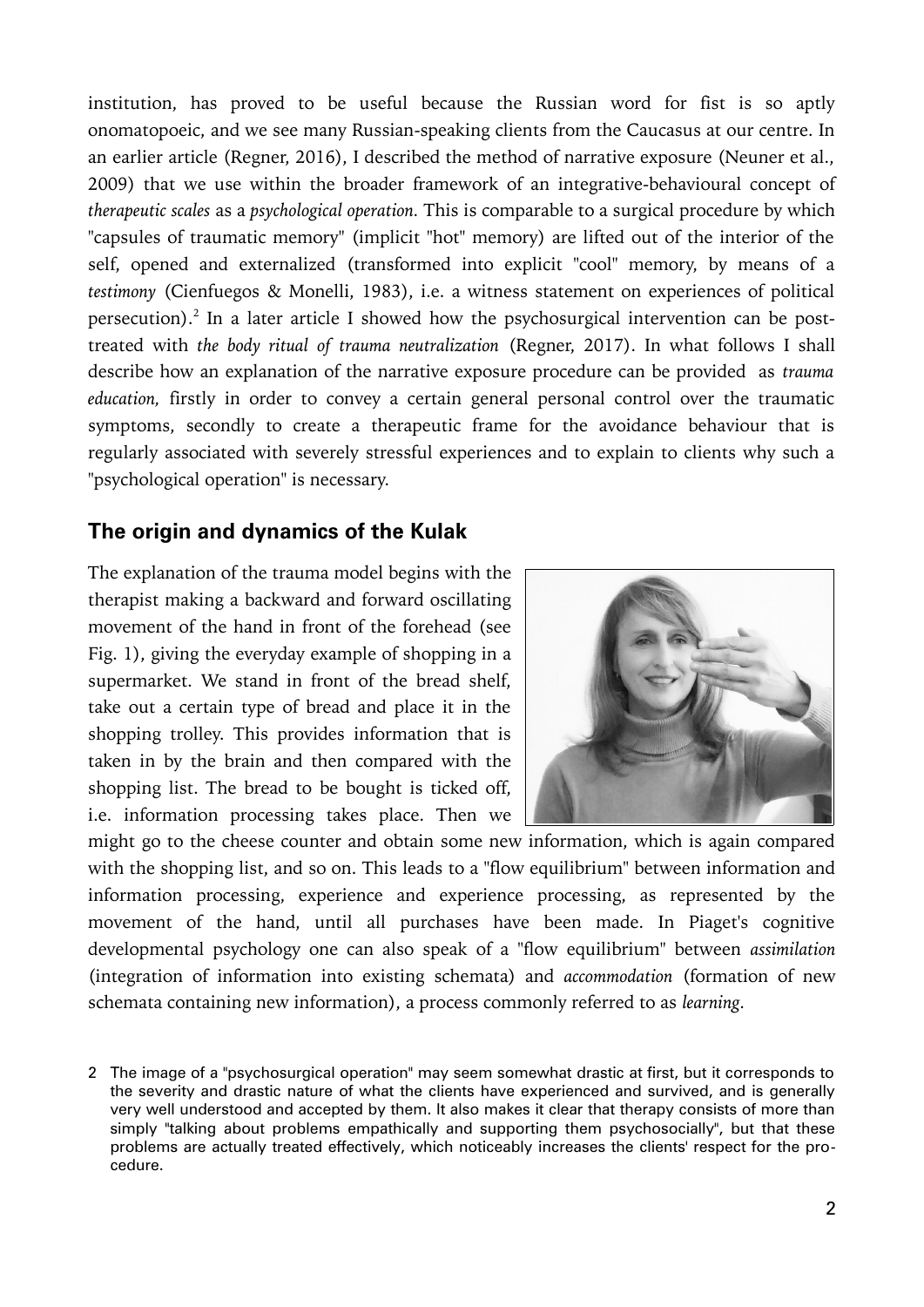This flowing learning process as described up to this point applies to how information and experience are processed in the ordinary course of things. The clients are asked to take part in the movement themselves, as in all subsequent steps of the representation. However, the process is clearly different when it comes to extreme, shocking, overwhelming or lifethreatening experiences, i.e. *traumas,* for example, during an interrogation in which torture methods are used (see testimony below). (It is true that political traumatisation is usually *complex, cumulative, sequential traumatisation.* For the sake of simplicity and clarity of the model, the following nonetheless focuses on the development of a *monotrauma,* without losing sight of the overall individual and sociological complexity.) Such experiences cannot easily be classified into existing narrative schemata, since these structures – despite all the difficulties

and strains that may have been experienced (several times) up to the present moment – are mostly positively charged ("healthy narcissism"), while the "information" that is being taken in is overwhelmingly negative and life-threatening. The flat hand, which has thus far symbolized the incoming information, thus becomes a fearsome *claw* (Fig. 2), which clings, as it were, to the experience and starts to circle destructively inside the psyche (cf. also the phase model of trauma-processing developed by Horowitz, 1986). Yet after the traumatic



experience, life must somehow go on. The claw thus literally becomes a terrible "re-minder" ("Er-innerung"), which gradually sinks into the inner self (Fig. 3), increasingly closing into a fist and becoming an uncanny "alien body within the self" (Hirsch, 1996; other expressions

used in the literature are "krypta", "phantom", "black hole" etc.). From a psychoenergetic point of view, $^3$  $^3$  this compression is caused by the fact that the positively charged self exerts a permanent pressure on the negative memory, which thus becomes increasingly condensed and encapsulated.<sup>[4](#page-2-1)</sup> As a result, the inner energy of the stressful memories increases, the trauma capsule becomes hot, as it were, and finally begins to glow, so that in pictorial terms we can speak of a glowing trauma fist, the *Kulak* (cf. implicit "hot" memory, "hot affects", "hot spots" etc.). With medium stress, a stable self



- <span id="page-2-0"></span>3 "Psychoenergetic" is used here in the broad sense of an analogy to physical processes, not in the narrow sense of "psychoenergetics" as described by P. Schellenbaum or in depth-psychological "psychodynamics", although there are some similarities.
- <span id="page-2-1"></span>4 Cf. Laub & Auerhahn (1993, p. 289; bolded text FR), "The different forms of remembering trauma range from not knowing; fugue states ...; fragments ...; transference phenomena ...; overpowering narratives ...; life themes ...; witnessed narrative ... . These ... vary in degree of **encapsulation versus integration** of the experience and in degree of ownership of the memory – i.e., the degree to which an experiencing 'l' is present as subject."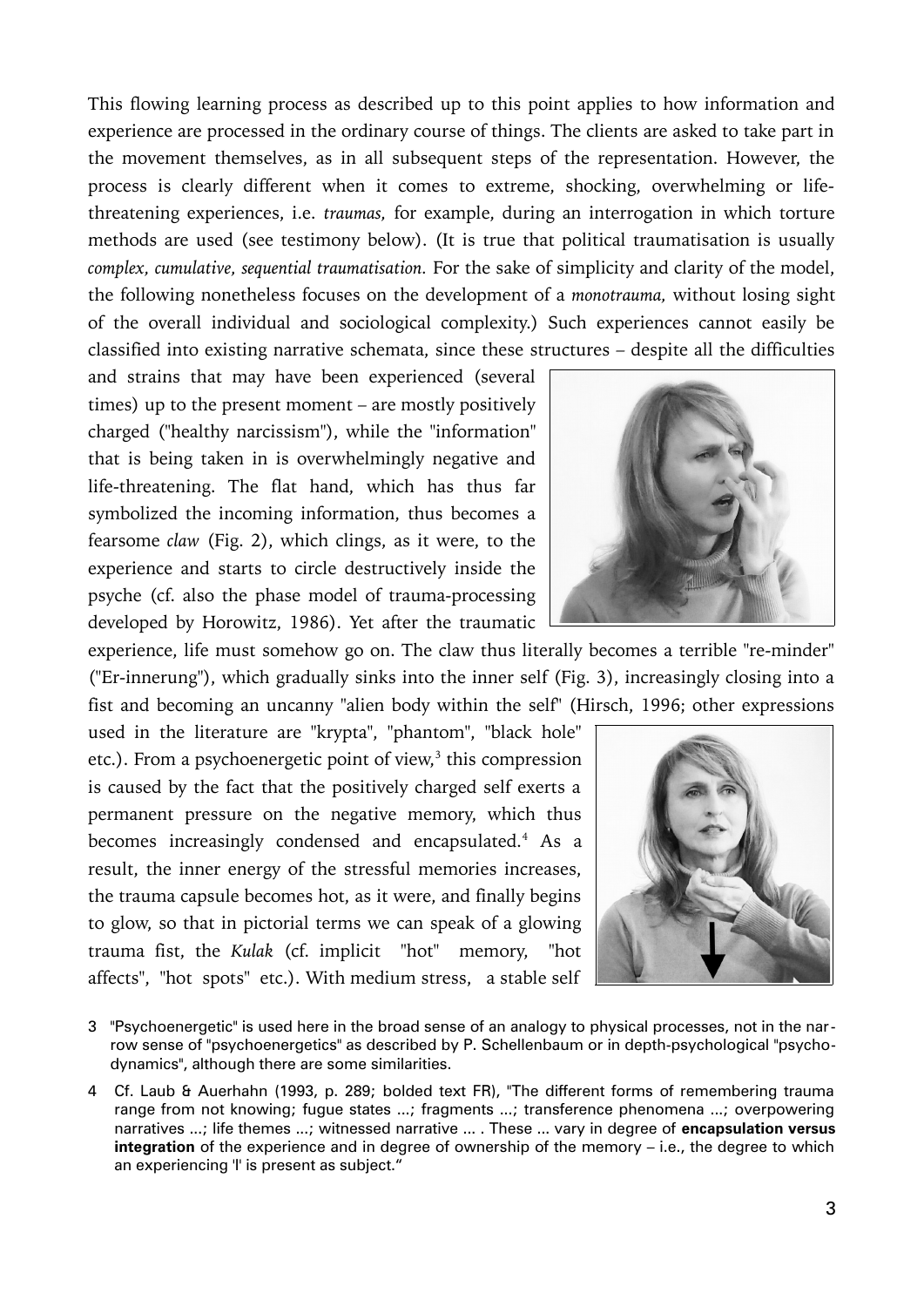may be able to put the negative memory "under quarantine" – put a warm fist into its trouser pocket, so to speak – and thus keep it reasonably under control. However, following severe to extreme traumas such as torture and/or rape, the Kulak develops an unrestrained momentum of its own; it moves uncontrollably inside the self, where it causes damage to the person's health and leads to the well-known traumatic symptoms on the physical, mental and social level (Fig. 4).



At this point at the latest, many clients say: "Yes, that's exactly how it is: as if something redhot were constantly moving inside me, damaging and burning me from the inside, especially at night, when I can't distract myself with daytime activities!" Here we first explain that the Kulak can go down as far as the legs – a psychosomatic process which in our experience tends to affect women more than men; quite a few complain that their legs and feet become painful, numb and/or swollen. The "trauma capsule" thus seems to block the circulation in the lower extremities like a thrombosis, resulting in the symptoms described above and also others. In

other cases the glowing fist presses on the abdomen and causes stomach or intestinal pain, nausea, loss of appetite and/or constipation. In addition, the Kulak can develop a sting (see Fig. 5) which causes pain mostly in the region of the heart. Several clients report that they have already undergone ECGs. They tell us that the results were negative and that their doctor has told them that the symptoms are psychologically induced and that they should consult a psychologist. Another common symptom is produced when the condensed traumatic memory presses on the chest, resulting in anxiety, breathing difficulties and, when there is



additional stress, hyperventilation, panic attacks, frequently also aggressive attacks ("Sometimes I ride my bike into the woods and shout out all the fear and anger that is trapped in my chest as I ride!"). The so-called "Alpdruck" (a German word meaning nightmare), which derives from the "Alp", a ghostly creature that sits on the chest of the sleeping person at night and frightens them, has become proverbial, very impressively depicted in the painting "Nachtmahr" by J. H. Füssli (1802; see fig. 6)<sup>[5](#page-3-0)</sup>. This picture is in fact a precise depiction of the experience of a traumatised person and we therefore sometimes show it in therapy. Finally, the trauma fist moves further up and attacks the neck, again more frequently in women, causing an unpleasant difficulty in swallowing, obstructions in the throat, tension and pain. Both men and women frequently report, however, that they perceive the complaints as coming from outside, that the "Alp" or a similar dark creature not only sits

<span id="page-3-0"></span>5 https://de.m.wikipedia.org/wiki/Datei:Johann\_Heinrich\_F%C3%Bcssli\_053.jpg.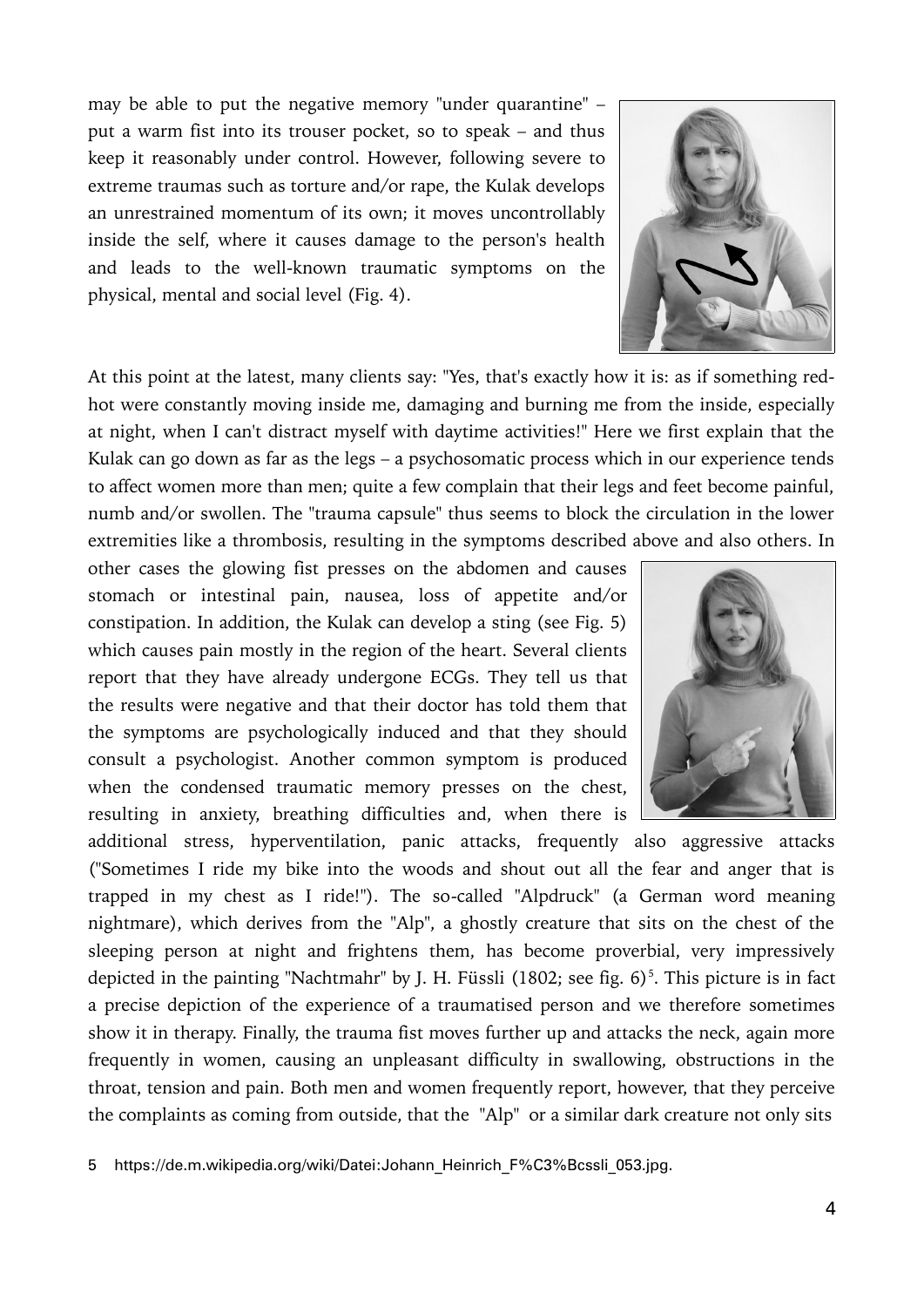passively on their chest or threatens them from behind, but also attacks and tries to choke them. In one young man from the Middle East who had been referred to us from a psychiatric hospital such phenomena had taken on a life of their own and had even become psychotic. In the first session he told us that a few days earlier he had seen the figure of a big, fat, eerie child sitting on his bed at night, saying: "Well, you've just been to the clinic – but there's no hope left for you, so go and kill yourself!" Then the figure had taken hold of him and wanted to kill him, which had frightened him immensely. As his treatment progressed it became possible to reassure him by explaining about the Kulak, which helped him to understand that such threatening figures do not come from outside, but are condensed memories of bad experiences, which are projected outwards by the psyche in order not to have to endure them constantly on the inside. When the hallucinatory figure next appeared to him he immediately remembered the Kulak and was thus better able to distance himself from the frightening apparition. This example shows that trauma education is an intervention in itself which helps clients to develop cognitive and personal control and thus a certain degree of inner security. In this case the young man finally became largely symptom-free and it was possible to discharge him from psychosocial trauma therapy – without him having to undergo narrative exposure in the strict sense of the term.

The general direction of the Kulak's thrust, however, is from bottom to top, into the head (Fig. 7). This is particularly evident in dissociative convulsions or fainting spells, which are not uncommon in severely afflicted refugee women and are difficult symptoms to treat, since the traumatic dynamics have become largely independent and can have serious consequences. Clients (in some cases pregnant women!) may, for instance, fall and injure themselves. What makes up the core of traumatic experiences are *feelings of powerlessness,* which, as described above, condense into a memory complex that is negatively charged and dynamically



encapsulated. *The Kulak is therefore a highly charged condensation of powerlessness that rages within the self-agency ("Selbstmächtigkeit", Schmid, 1998) of the subject* and literally knocks it out from inside and below, in other words it can cause a fainting spell! In men, on the other hand, we often find that the feelings of powerlessness are compensated by uncontrollable attacks of aggression that rise to the head, so that the inner trauma fist, imagined or real, turns into an *outer* fist – a trauma-induced potential for aggression and violence that is further intensified by the crowded, stressful conditions in the refugees' shared accommodation and also by certain characteristics of patriarchal cultures, which then in turn have negative effects, primarily on women. Less acute than such attacks of aggression or autoaggression, but very common or in fact a feature of almost all cases are tension headaches. The Kulak may also produce the experience of stabbing in the head, causing piercing and migraine-like pain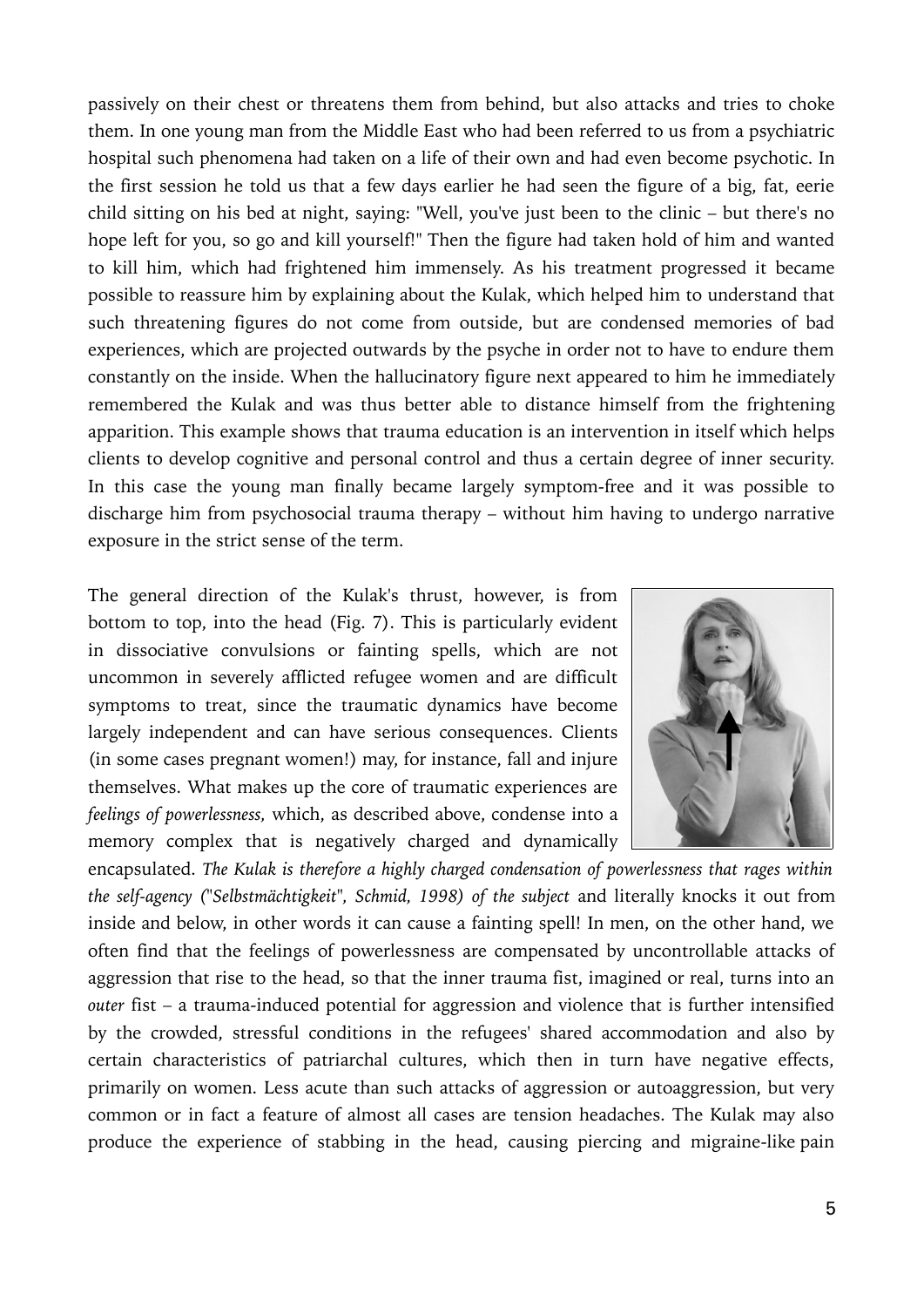(Fig. 8). Clients are told that the heat emanating from the glowing fist rises from bottom to top, as is known from everyday experience. For further illustration we have also found it helpful to use the image of a house in summer in which it gets warmer and warmer on every floor as you walk upstairs, all the heat finally accumulating under the roof, i.e. in the head. From a psychoenergetic point of view, this is the cause of the feelings of pressure and dizziness in the head that clients frequently report and which lead to intrusive thoughts and sensations, nightmares, rumination and even psychosis-like phonemes (see above).



#### **The Kulak and narrative exposure**

The explanations described above give clients an easily understandable overview of their traumatic psychosomatics using a dynamic body image that they can actively reproduce, allowing them to gain some control over their symptoms. At this point the question arises as to what the Kulak actually intends and what its ultimate goal is. The point here is not simply to depict the trauma fist in a way that is not merely negative, but in fact to attribute a positive

intention to it, i.e. that it wants to heal the self. Here we can use the simple image of a wasp crawling into an empty bottle of lemonade, after which a small boy has pressed a cork into the bottle. What does the wasp then want when it flies wildly around in the bottle, becoming more and more angry and trying in vain to stab the glass wall with its poisonous sting? Here at the latest it becomes apparent that the wasp doesn't really want to sting and harm, but is desperate to get out of the



bottle into the open! And how can this be achieved if the main thrust of the hot Kulak – to return to the main image here – is bottom up, into the head? The only opening through

which the encapsulated memories of powerlessness can firstly be *brought out again* (see Fig. 9) and secondly be *opened* (see Fig. 10) is of course the mouth! The entire trauma dynamic shown here thus amounts to *expressing* the *implicit* "hot" memory in a controlled and respectful therapeutic process, carefully documenting it, thereby transforming it into an *explicit* "cool" memory that is manifested in the form of a testimony, and empathically reflecting it back to the client. It is thus *narrative exposure in the sense of a psychosurgical intervention,* by which the

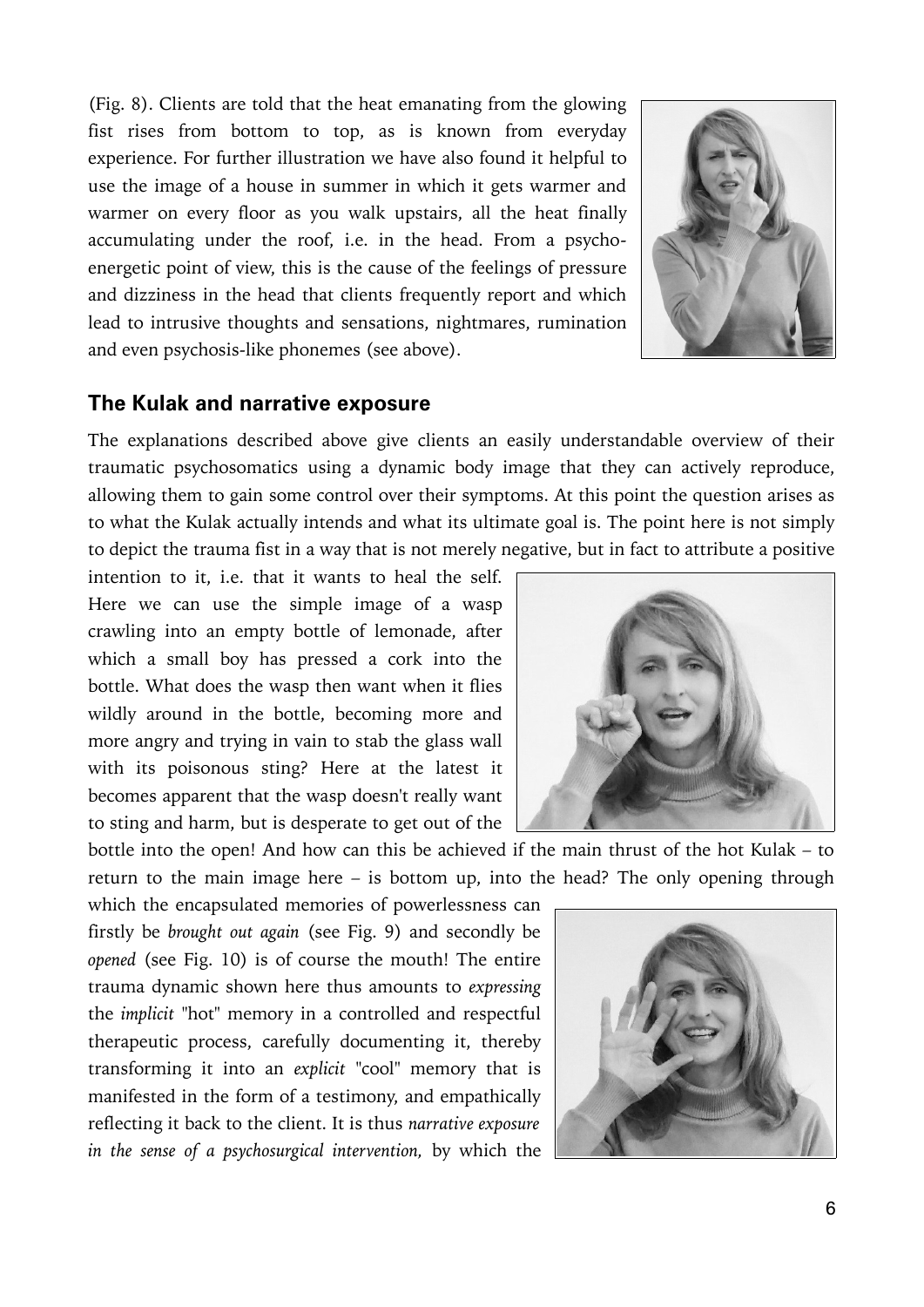traumatic memory or its affective charge is virtually operated out of the self, explicated in a testimony and finally neutralized by means of certain physical exercises. The clients are told that the terrible memory moves, so to speak, from their head into the report, thus becoming an external memory, and as a result there is less pressure and more space in their head for free and orderly thinking – an effect that is often spontaneously reported at the end of the therapy.

Trauma education using the model of the Kulak is usually easy for the clients to understand, the necessity of the psychological operation is thus recognized and the traumatic avoidance behaviour is placed within a therapeutic frame ("If your dentist tells you that a tooth with a root infection must be extracted to prevent the inflammation from spreading to the other teeth – would you then refuse this intervention because you are afraid of the pain and afterwards have a fat cheek for a week?"). Then there is the willingness and the mental preparation to actually undergo the operation as early in the therapeutic process as possible ("The earlier, the better, because then we will have the worst behind us and everything else will be easier"). But what happens to the encapsulated, affectively condensed memory after the trauma fist has been opened? This content can best be imagined as a *hot acid* that comes out of the capsule through narrative exposure and then takes three paths. Some of the acid evaporates into the therapeutic space, as it were, due to the interpersonal sharing of the personal story. Part of it is still released inside the self during that process and then has to be "sweated out" for self-cleansing – similar to an influenza infection –, a psychosomatic process that often causes fever, tension and physical pain during the post-exposure phase. The third observation is that the previously encapsulated high voltage of traumatic affects (cf. "ball lightning") is now distributed over the entire surface of the skin like a surface tension. This third path taken by the "trauma acid", especially, then offers the therapeutic opportunity to discharge this negative surface tension following the principle of protective grounding, that is from top to bottom into the ground, to wipe it off, tap it off, drain it off, dance it off, wash off the hot corrosive acid with cool water, as has already been described in detail elsewhere (Regner, 2017). It is therefore an exact *reversal of the traumatic dynamic: inside / negative / hot / from bottom to top > outside / positive / cool / from top to bottom,* with a therapeutic effect*.*

# **Case presentation: narrative exposure with psychosomatic complications**

The case of a middle-aged man from Africa is presented to illustrate the body-related trauma model. After the first testimonio there were some complications, which, however, in fact help to understanding the concept better than the perfect process as shown in Figure 11. In the ideal case, in the pre-exposure phase, there is a mental health baseline characterised by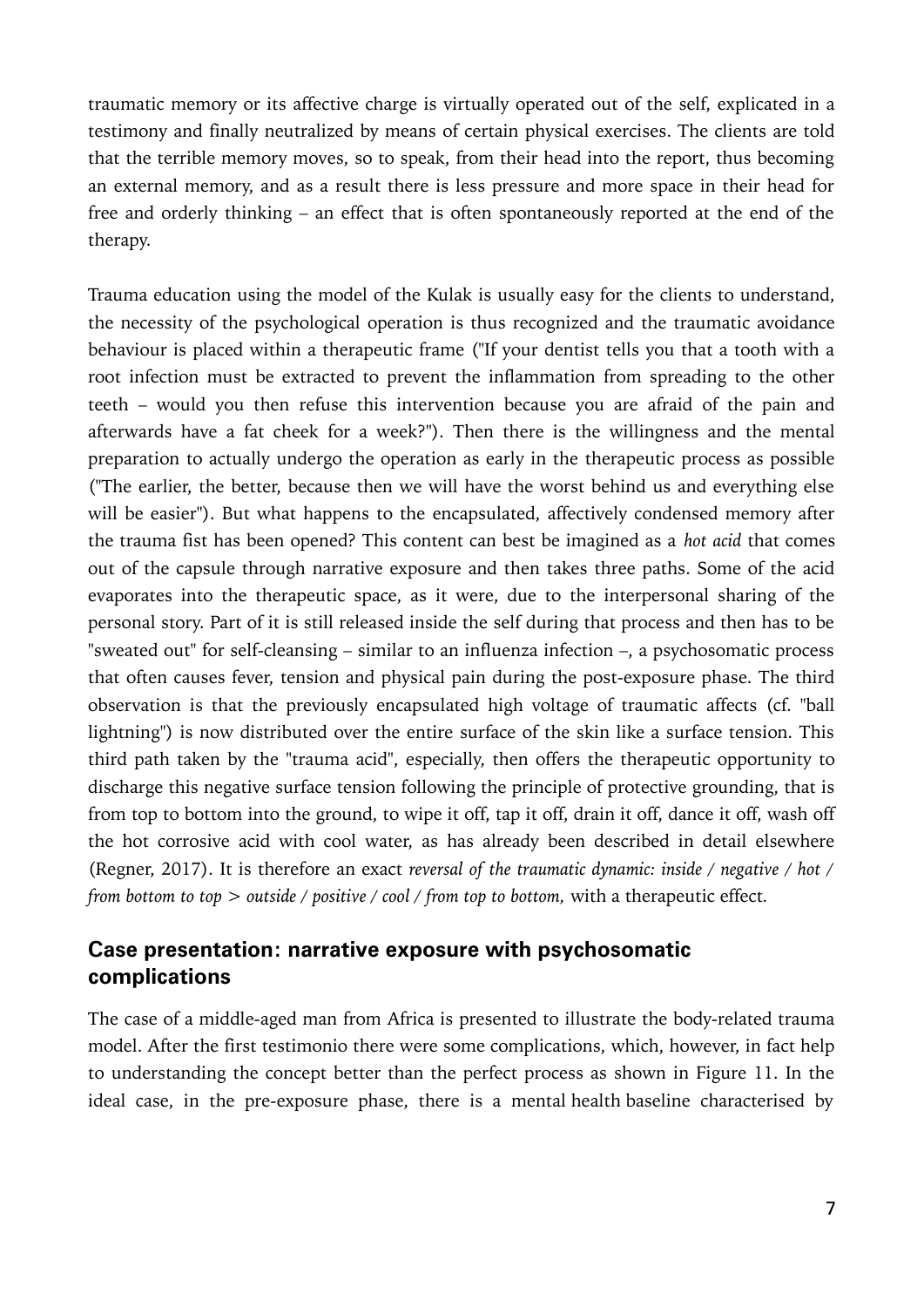mainly traumatic, depressive and anxious cognitions and emotions. Then the narrative exposure is carried out, after which the client's well-being shows a clear decline for a few days in the post-exposure phase, which is often associated with an increase in symptoms. Finally, the client recovers – not least through appropriate physical exercises – and the self stabilises at a higher level of relief. This is followed



by the second round of exposure, again with a decline in well-being in the post-exposure phase, albeit to a lesser extent and over a shorter period. Finally, the self is strengthened at a higher level of well-being and stability, which is experienced as more inner peace, resistance and self-agency. In the following case presentation (data partly altered), however, the trauma processing took a somewhat different and more complicated course.

"The worst memory of my life dates back to a time many years ago when I was an 18-year-old soldier on the front line in a war between two African countries. During a break in the war there were so many corpses on the battlefield that they could not all be buried. In Africa this has to happen quickly because of the heat, otherwise epidemics will develop and therefore the corpses had to be burned. The military unit in which I was fighting was divided into two: one half, to which I myself was assigned, had to fight directly, belonging to the rear troops that used the heavy weapons; the other, front half had to burn the corpses. So I wasn't involved in the burning of the dead myself, but I saw the piles of corpses, and that was such a terrible sight that it has remained imprinted on my mind since. There were about 2000 bodies, mainly of the enemy army, spread over five or six piles, as far as I could see from about 200 metres, and it took several hours to burn them all. Seeing this in my teenage years was such a terrible experience for me because in my country people are usually buried according to religious custom. I thought that if I were to fall in the war myself, I would not be buried either, but burned in such a heap, and that was an absolutely horrible idea for me. In addition, there was the sight of a human body gradually decaying after death, with all its signs of decay in great heat, and the nasty smells that come from it – and not being buried afterwards, but being burned on a huge heap, I found it completely unbearable and still do."

The post-exposure phase of this testimonio was such that the client, who had suffered from a serious skin disease since childhood, developed a severe abscess in one armpit a few days after the second round of the trauma exposure, during which the testimony had been read out, corrected and added to sentence by sentence. The abscess had to be surgically removed in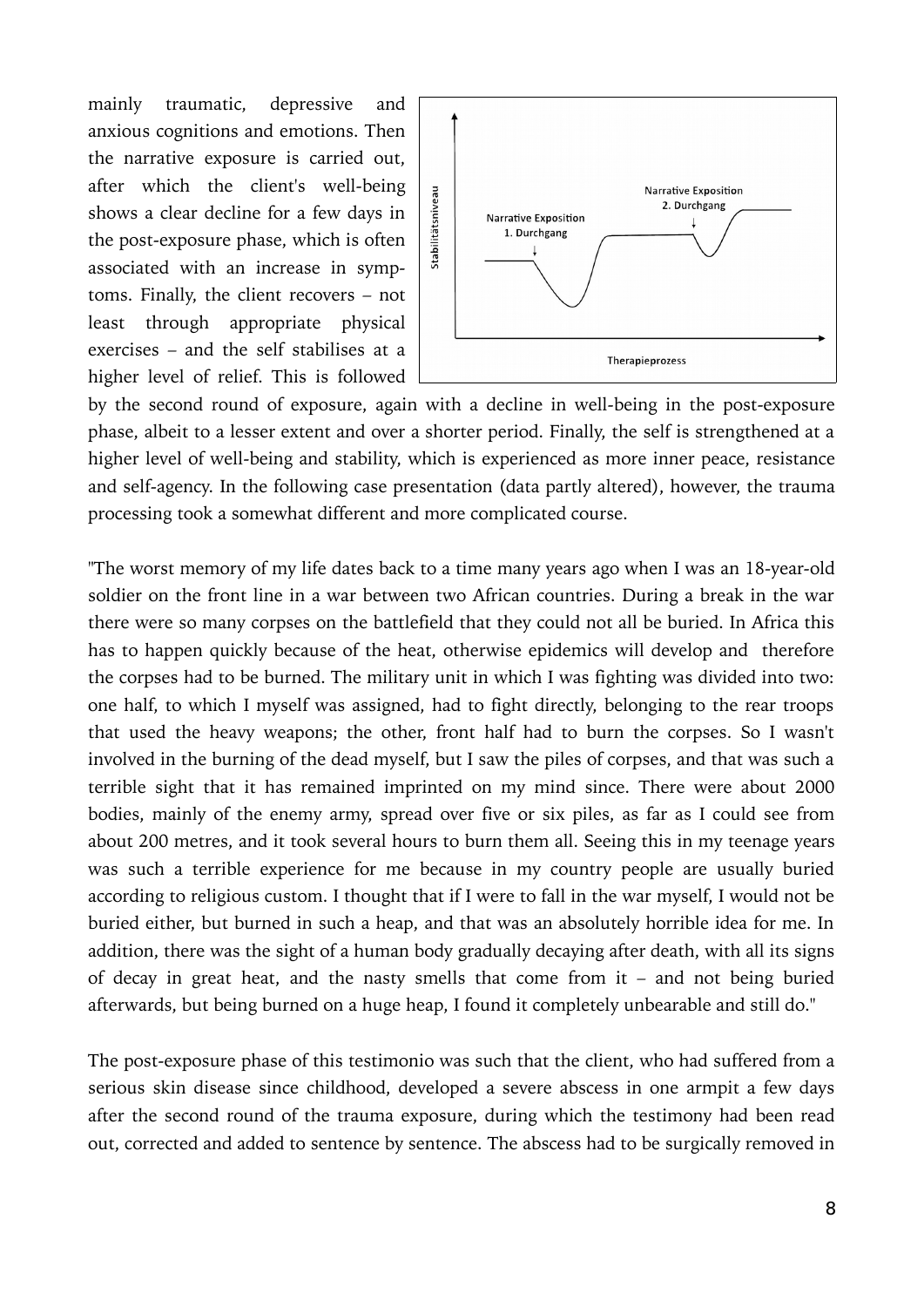hospital. In addition, many pustules had developed on one side of the upper body. This disturbed the client greatly and made him angry; yet after a few weeks he returned to therapy seeking advice and help. Due to the immediate formation of the abscess following the trauma exposure and due to what we have frequently observed in other – less distinctive – cases, it is very likely that there was a psychosomatic link at this point, for which the client had been prepared in advance. The ulceration can be understood as a "sweating out" of the released "trauma acid", and the pustules as a corrosive effect on the skin surface. Accordingly, the client was asked whether he had carried out the recommended physical exercises after the two rounds of exposure – sun-heart posture, rain exercise, empowerment dancing $^6$  $^6$  – which had already led to a noticeable reduction in his symptoms in the previous weeks. He said no, however, because he had been so frustrated by his new symptoms that he had not wanted to do anything and had simply withdrawn angrily. He was then told, in a strict empowerment manner, that he should not be surprised because anyone who does not follow his therapist's advice and fails to do anything to neutralize his trauma after exposure, and even facilitates the traumatic reaction through his avoidance behaviour, can become seriously ill! He had been supposed to perform these exercises before the next session. He was advised to adopt the sun-heart posture every day and then lay his hands on the affected parts of the skin for a few minutes. When he came back to treatment three weeks later he had done all the exercises regularly and all the pustules had completely disappeared – whether caused by the exercises and/or other healing factors – and after that complication had been overcome, the further treatment took the ideal course as described above. At the end of the therapy it was possible for the client to give a second testimonio on his time in prison, which is reproduced here in full (data partly altered), since it is important for such eyewitness reports to reach the democratic (professional) public in order to help promote the development of a society consistently based on human rights (cf. Bamber in Regner & Witkin, 2017). [For security reasons, this part is omitted in the English version.]

### **Therapeutic outcome**

What happens to the Kulak after such narrative exposures and testimonies? It retracts back into the self, but only closes halfway. After the affective discharge it contains much less encapsulated acid. The trauma fist becomes, as it were, a limp shell that symbolizes the cognitive memory, but which has largely lost its affective charge, has cooled down psychoenergetically, so that it no longer moves excessively in the self. Thus it can no longer cause any real damage there, and moves in the memory timeline to where it belongs – into the past.

<span id="page-8-0"></span><sup>6</sup> Each described in Regner (2017).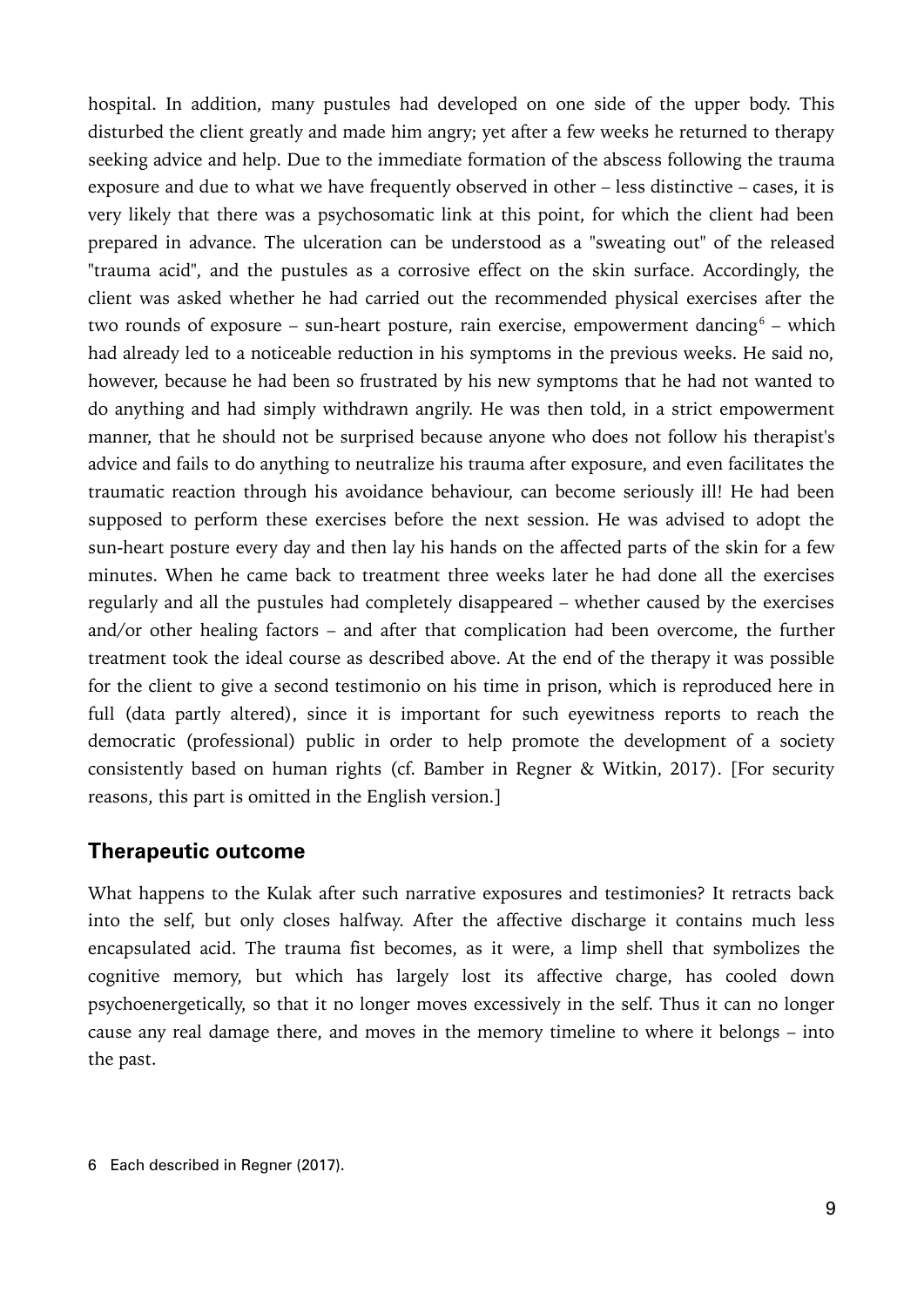For this client, who had initially been diagnosed with a post-traumatic stress disorder, a moderate depressive episode and a somatoform pain disorder, $^7$  $^7$  the trauma-oriented psychotherapy following the concept of the *therapeutic scales* and was very successfully completed after three trial and fifteen therapy sessions over a period of eight months. In the last therapy session, which is always used for detailed evaluation, $^8$  $^8$  he stated that subjectively he felt his problems and symptoms had been 100 % reduced, that he was extremely satisfied with this result ("like a newborn") and very grateful. (The client explicitly confirmed that his improvement was complete, in response to the therapist's delighted but somewhat disbelieving response. Such a positive outcome is certainly rare after a short-term therapy with the limited goal of *basic stabilization,* which is assessed as an experienced improvement of 70 % or more, especially considering that the client's immigration status was still uncertain and he was living in shared accommodation. It is important to state that This exceptional result is due not least to the client's optimal cooperation. At the end of the therapy he no longer seemed overly concerned on the *cognitive* level and said in the qualitative evaluation that he could now look optimistically into the future. He no longer seemed *emotionally* bitter and said that he now felt much more relaxed and not constantly depressed any more. *Physiologically* he appeared strengthened and was able to treat his headache and skin problems himself; *socially* he seemed much more communicative and motivated other clients as well. What remained were current strains due to the fact that he still had no long-term residence permit and was subject to the stressful situation in the shared accommodation where he lived.

According to the client himself, the decisive factor for the therapeutic success was that he had left every therapy session with a concrete result. The narrative exposure and documentation of severely traumatic memories (see above: burning piles of corpses during the war, several years of imprisonment including torture) enhanced the healing process, as did the various relaxation and physical exercises and the supporting psychosocial programme – the clients' café, table-tennis and psychosocial health counselling – in which he regularly participated. A few weeks after completing therapy, the client received a three-year residence permit, which delighted him and further motivated him to learn German and to seek work. His above testimony had been made available to his lawyer and, according to him,

- <span id="page-9-0"></span>7 Regarding the symptoms see from the treatment plan: "[In mid-2015 the client stated that] he felt mentally disturbed and therefore frequently complained to the social worker in the shared accommodation where he was living. He reported that it was very noisy there, he would only sleep for an average of four hours and often had nightmares about killings, burned bodies and being maltreated in prison. During the day, he would ponder on his life, of which he had already lost half. The opposite of what he had wanted had happened, all his dreams were destroyed, he felt disappointed and frustrated and wanted to be alone all the time. He could not rest, was very irritable and sensitive to noise, the mere sound of a door opening would make him angry and displeased. Every unexpected noise would make him aggressive, he would immediately feel belligerent and start to tremble. Pictures or conversations that reminded him of what he had experienced reinforced his bad mood, so he avoided them. He sometimes had strong headaches that 'split my head' for days, during which he feared he would lose control and become aggressive. At the time he was only taking medicine for his skin disease, which caused him severe pain. Because of large open wounds, the exact cause of which could not be determined, several treatments of the skin were carried out.
- <span id="page-9-1"></span>8 The following has been taken from the therapy final report and modified.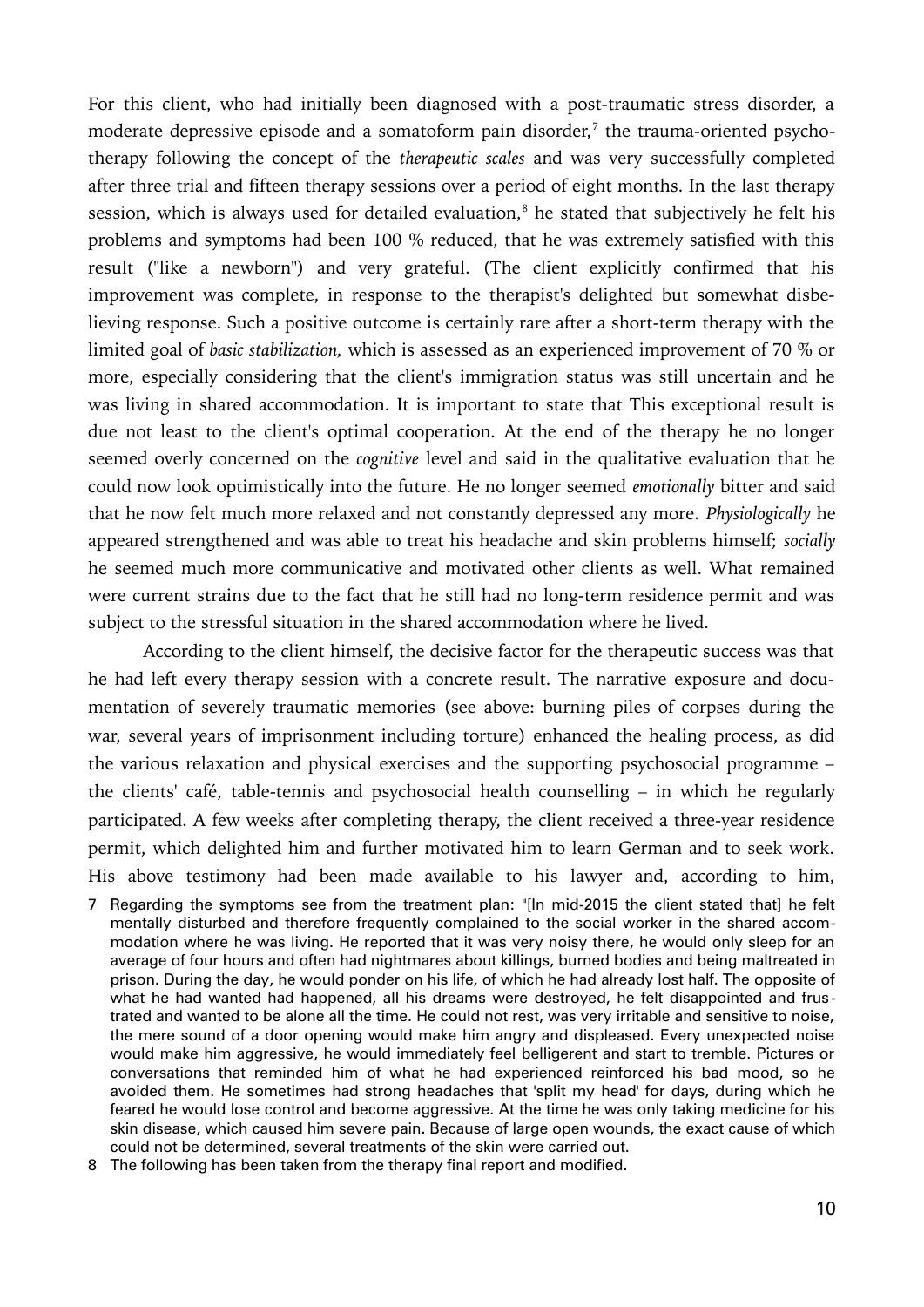contributed to the granting of the residence permit. The client was invited to continue participating in our medium and low-threshold services (e.g. clients' café) for psychosocial follow-up and consolidation, of which he sometimes made use. He submitted his testimonio for human rights work. Unfortunately, the psychotherapy costs were not paid by the responsible social welfare office, but were kindly covered by Amnesty International.

#### **Follow-up one year after end of therapy**

The question remains whether such short-term psychotherapies conducted with the *limited therapeutic goal of basic stabilisation* and provided within the framework of an institution specialized in political traumatisation which sees itself as *a bridge to standard care* are appropriate for (severely) traumatised refugees? Is it not necessary to treat traumas which have been caused by "man-made disaster" and thus in the broadest sense by interpersonal relationships from the outset in long-term therapies that are clearly relationship-oriented and "holistic"? Is it not the case that narrative exposures understood as "psychosurgical interventions" possibly merely bring about a short-term, superficial relief effect, the sustainability of which must be critically questioned - and do they not even cause harm in the medium and long term? In order to examine such questions and other similar ones, we have for some time been conducting follow-up sessions on a regular basis about one year (in some cases longer) after the end of therapy. These sessions are based on the final report of the therapy (see above) and ask about further developments in a semi-standardized interview.<sup>[9](#page-10-0)</sup> The results obtained in 20 follow-up sessions to date are that the outcome of the therapy has remained stable or even improved in 85 % of all cases and the reduction in traumatic symptoms in the stricter sense (restlessness, intrusions, brooding, etc.) in 90 % of all cases. An average representative answer would be: "The terrible memories still come into my mind sometimes, you can't forget something like that. But the past no longer controls me anywhere near as much as it used to. It doesn't make me as restless and tense as before therapy and I can now distract myself much more easily and turn to other, positive topics. This improvement has even increased in the year since the end of therapy (also, but not only, because my living conditions have improved in the last year). (It should be emphasized that these results are neither "independent" nor "objective", but can only claim a certain methodological and clinical plausibility. Although attempts have been made to control such variables as "social desirability" or "dependence on the therapist" by communicative means (e.g. "Please don't answer in the way you think I would like to hear it as a therapist, but say how you really feel. That helps us most in the evaluation"), we cannot, of course, completely eliminate bias. For further details see [www.inter-homines.org/IH-Brandenburg.pdf.](http://www.inter-homines.org/IH-Brandenburg.pdf))

<span id="page-10-0"></span><sup>9</sup> Many thanks to our interpreter and psychosocial health consultant Denis Shatov, who suggested this helpful evaluative measure.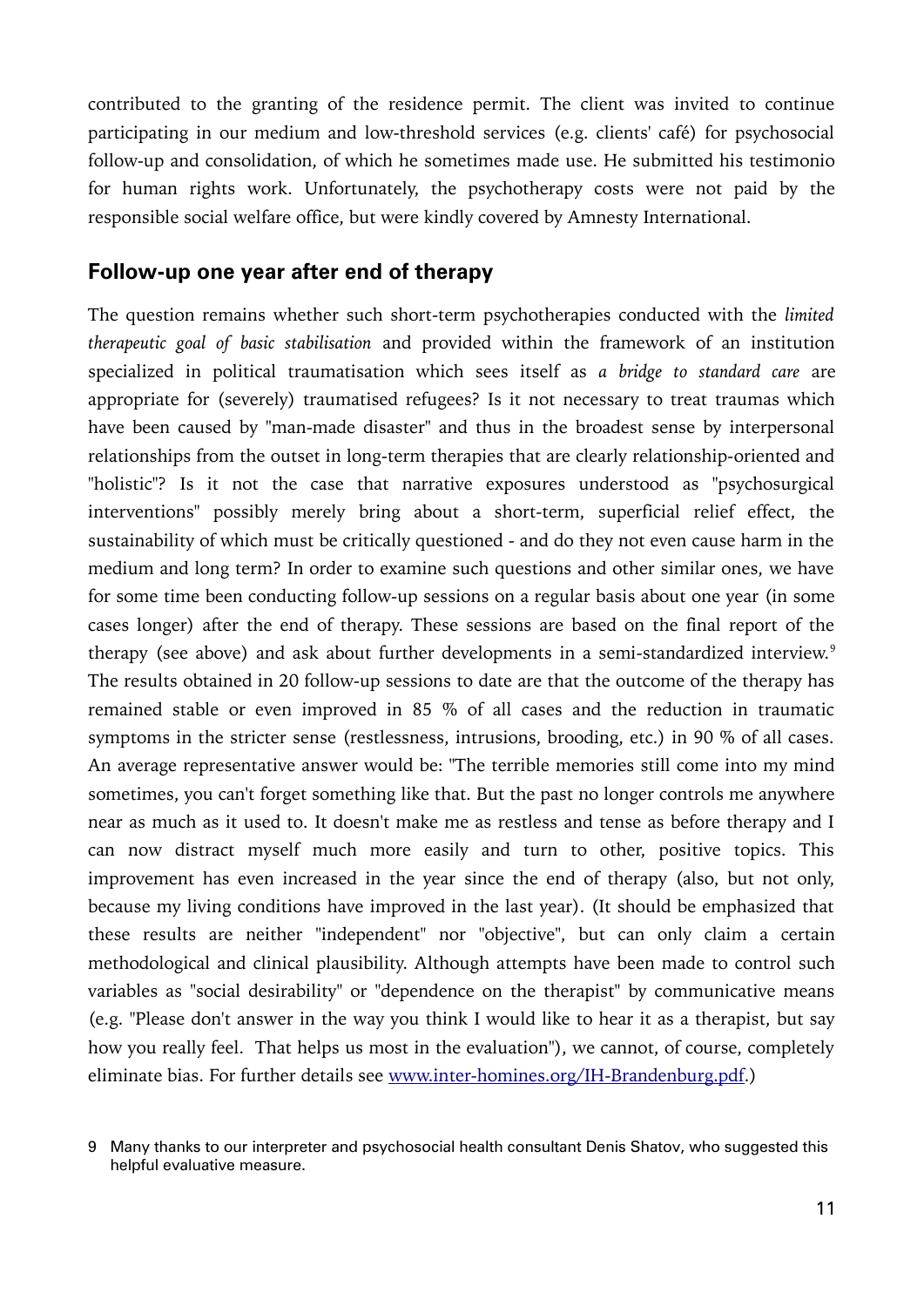The follow-up session carried out with the above-mentioned client less than one year after the end of therapy showed the following. According to his own statements, his overall well-being had further improved. *At the cognitive level,* he was still optimistic and trying to realize his plans even more concretely – for example, to visit his family in a country that borders on his native country. He hardly thinks about the bad memories any more, and when he is reminded of them, for example, in a conversation with friends, he becomes a little sad but does not feel permanently affected by them. *Emotionally,* he was generally still relaxed and without bitterness. He did report experiencing irritability and nervousness at times ("In my country they say one is bewitched in such moments"), but that they subsided again after a while and he could easily control them. *At the physiological level* – without sleep medication, which he had taken temporarily during the therapy –, he reported that he rarely had nightmares any more and no longer had any migraine-like headaches, and since shortly after the end of the therapy the extensive skin inflammation for which he had needed four operations, three of them in Germany alone, had no longer occurred. He is still practising the physical and relaxation exercises shown him in the therapy, and is now also doing fitness exercises. His *social contacts* had further increased in the past year. He had, for example, become friends with a Turkish man with whom he can hardly communicate verbally, but whom he still understands perfectly and whose back he sometimes massages. He is still living in a dormitory, which is a strain, but he is intensively looking for his own apartment. He now works half-time in a restaurant and has registered for a German course.

While in the long run these results<sup>[10](#page-11-0)</sup> certainly need to be verified in independent, controlled studies, they show that the ignorance and rigidity with which some health insurance companies (and also some social welfare offices, see the above case) refuse to pay for psychotherapeutic treatment, including interpreting costs, at specialised centres, are not only counterproductive from a human rights and humanitarian point of view. *They are also inconsistent from a business and economic perspective,* since the insurances and authorities are

<span id="page-11-0"></span>10 The results of the one to one and a half-year follow-up after the two testimonies described in previous articles were as follows. The female client who had to flee her native country in Africa due to persecution by an Islamic terrorist militia and was raped while on her escape route through Spain was granted a three-year residence permit in Germany at the end of the therapy (the costs of her therapy were assumed by the social welfare office responsible for her). Her testimony probably contributed to her receiving this permit. In the year following the end of therapy, however, she experienced some health crises, not least due to chronic sequelae of female genital mutilation as well as personal stressors (accidents in the family). We thus referred her to psychosocial health counselling in her native language to consolidate the results of the therapy. The client now says that she is as well as she was at the end of her therapy. The basic stabilization, i.e. an experienced improvement of at least 70%, had been achieved and while she still occasionally experienced traumatic memories of the brutal rape, they were significantly weakened and no longer significantly affected her. – The other client from East Africa whose sister was burned to death and who had been on a death row as part of persecution by an Islamist terrorist militia, reported that she had had a strong year after the end of therapy (the costs were largely covered by the social welfare office) and that she was now doing much better than before. She was now working full-time in southern Germany. In this case also, the traumatic memories had not completely disappeared, but they no longer burdened the client excessively.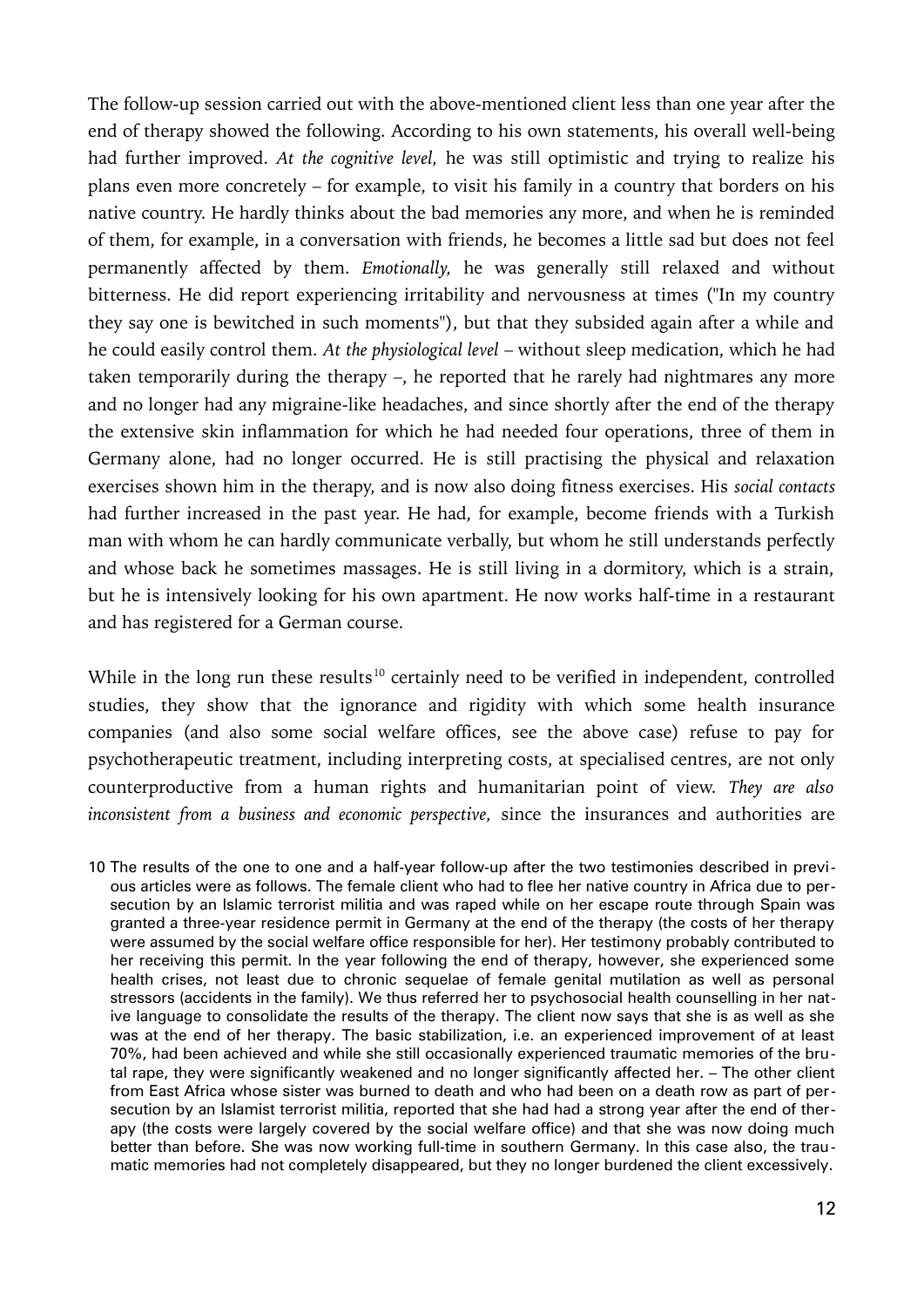accepting that they are likely in the future to be faced with additional costs of medium- and long-term additional health problems, in addition to the obstacles to integration that traumatic stress creates – and they are fully aware of this! Instead, health policy should insist that generous exceptions be made when it comes to covering the costs of efficient psychotherapeutic treatment and psychosocial counselling for severely burdened to extremely traumatised refugees. Such human rights-oriented treatments should be based on the principle of self-responsibility and of sustainably and effectively helping people to help themselves.

# **Health policy recommendations**

Psychotherapy with refugees having experienced severe stress and/or traumatisation can be regarded as an intensive interpersonal "laboratory" from which recommendations for broad social and health policy practice can be derived. The following five areas of intervention have proved to be particularly effective and can be instituted on a low-threshold basis.

*(1) Empowerment.* The guiding principle for dealing with refugees suffering from stress and/or traumatisation should not be a compassionate humanitarian, therapeutic-pathologising or over-empathic caring attitude ("At least every second refugee is traumatised and needs years of culture-sensitive therapy within the framework of a trusting therapeutic relationship"...), but the consistent appeal to the principle of self-responsibility and help for self-help, according to the maxim: *as much empowerment as possible, as much (trauma) therapy as necessary.*

*(2) Meta-German courses.* According to the empowerment approach, it should not only be top priority to support refugees to learn German as the number one vehicle for integration, it should be insisted upon, for instance, as follows.<sup>[11](#page-12-0)</sup> "You want to live and work here in Germany, don't you? Then I have five pieces of good news for you: 1. Every refugee in Germany has an interesting and challenging job right from the start, up to eight hours a day, and this work consists of learning German as quickly and well as possible, as a prerequisite for everything else. 2. This work is even paid for, if you look at the at least 1,000 Euros on average that the German state spends every month on each refugee as a kind of grant for learning German. 3. In addition, the state provides you with a well-maintained workplace, i.e. the public libraries, many of which are now equipped with learning aids especially for refugees. So if the dormitory is too noisy, too dirty and too socially stressful for you, go to the quiet, tidy city library every day for a few hours and do your work there. If you learn German consistently every day you will also note that it has a therapeutic effect on you. It will structure your day, it trains concentration and memory and provides you with daily experiences of success that will reduce your depression. 5. A good knowledge of German and

<span id="page-12-0"></span>11 We frequently present the situation like this in therapy.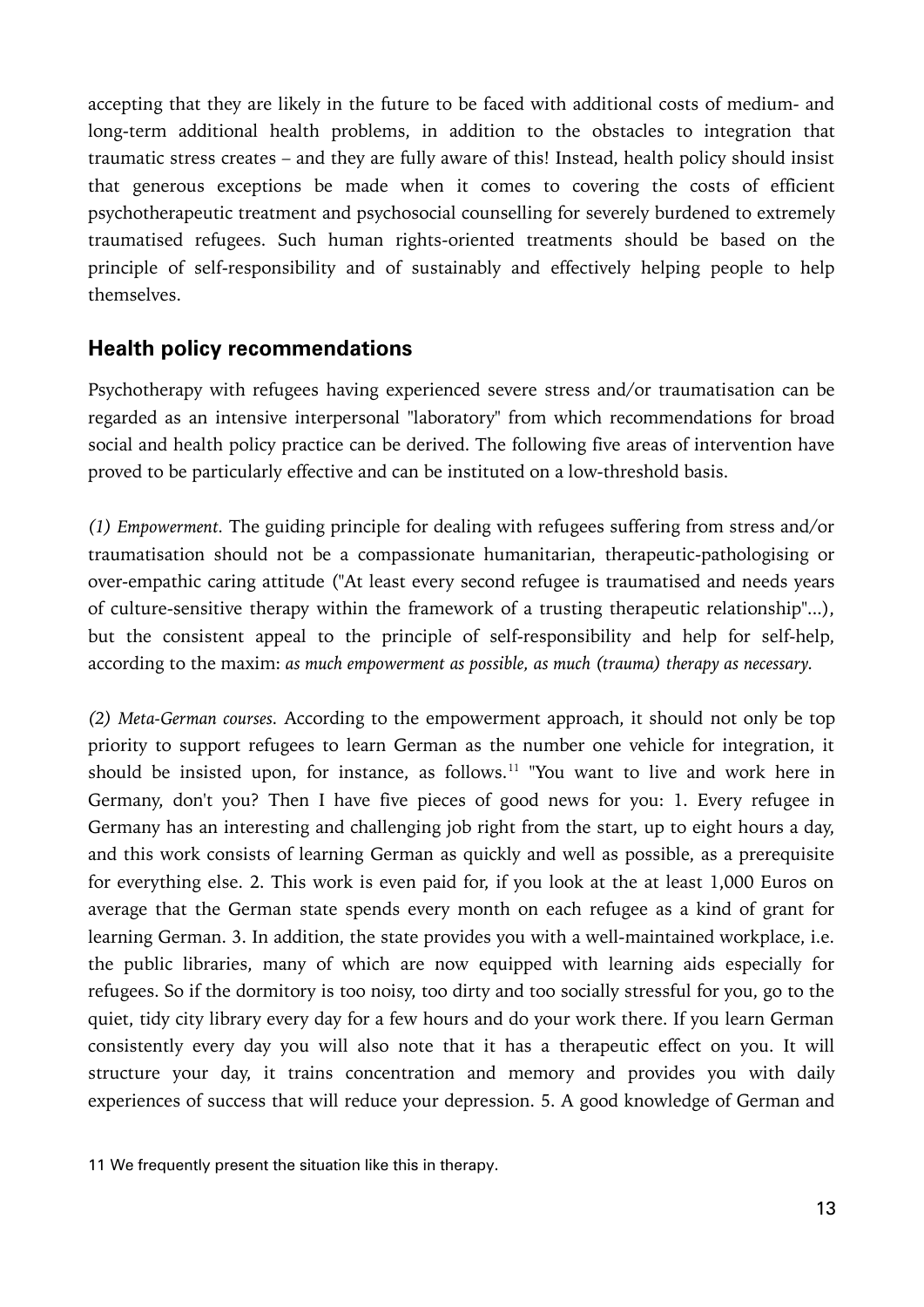progress in integration will increase your chances of staying in Germany longer or even permanently. In all of this, you yourself are your best German teacher, because it is your willingness to learn that matters most! So don't just rely on the conventional German courses, but also learn the language on your own with many different methods ("Meta-German course"), this may even help you more than the usual courses (at least that's what all our interpreters say).

*(3) Meditation, mindfulness and creativity.* Countless studies and clinical experience show that regular meditation and (creative) mindfulness practice reduce stress and promote resilience – see especially the *Mindfulness Based Stress Reduction* by J. Kabat-Zinn (2011) and the impressive TEDx lecture "Empowerment through Transcendental Meditation" by N. Roochnik & St. Guerrero (2016). Mindfulness thus effectively counteracts the fivefold *stress continuum* described by D. Silove (1999) for refugees suffering from stress-related problems. Meditation is – apart from a few justified exceptions – also indicated in cases of political traumatisation: Quite a few of our clients say at the final evaluation that regular exercises in stillness and concentration were one of the most important components of their therapy. For this reason, mindfulness and creativity-based activities such as meditation, Qi Gong, yoga, as well as music, painting, poetry, etc., should be promoted somewhere in the vicinity of the refugees' accommodation, not least in order to reduce aggression.*(3) Meditation, mindfulness and creativity.* Countless studies and clinical experience show that regular meditation and (creative) mindfulness practice reduce stress and promote resilience – see especially the *Mindfulness Based Stress Reduction* by J. Kabat-Zinn (2011) and the impressive TEDx lecture "Empowerment through Transcendental Meditation" by N. Roochnik & St. Guerrero (2016). Mindfulness thus effectively counteracts the fivefold *stress continuum* described by D. Silove (1999) for refugees suffering from stress-related problems. Meditation is – apart from a few justified exceptions – also indicated in cases of political traumatisation: Quite a few of our clients say at the final evaluation that regular exercises in stillness and concentration were one of the most important components of their therapy. For this reason, mindfulness and creativity-based activities such as meditation, Qi Gong, yoga, as well as music, painting, poetry, etc., should be promoted somewhere in the vicinity of the refugees' accommodation, not least in order to reduce aggression.

*(4) Exercise, sport, dance, fitness.* As described above, (political) traumatisation manifests itself to a large extent in psychosomatic complaints. Conversely, suitable physical exercises are beneficial to the health of soul and mind. This begins with ordinary sports such as football or table-tennis, becomes more specific with the "physiotherapeutic" types of movement such as running, swimming, cycling, and can also consist of tailored anti-stress exercises that clients can do on their own, such as empowerment dancing. Accordingly, a whole range of physical exercises should be offered in services for refugees and their integration.